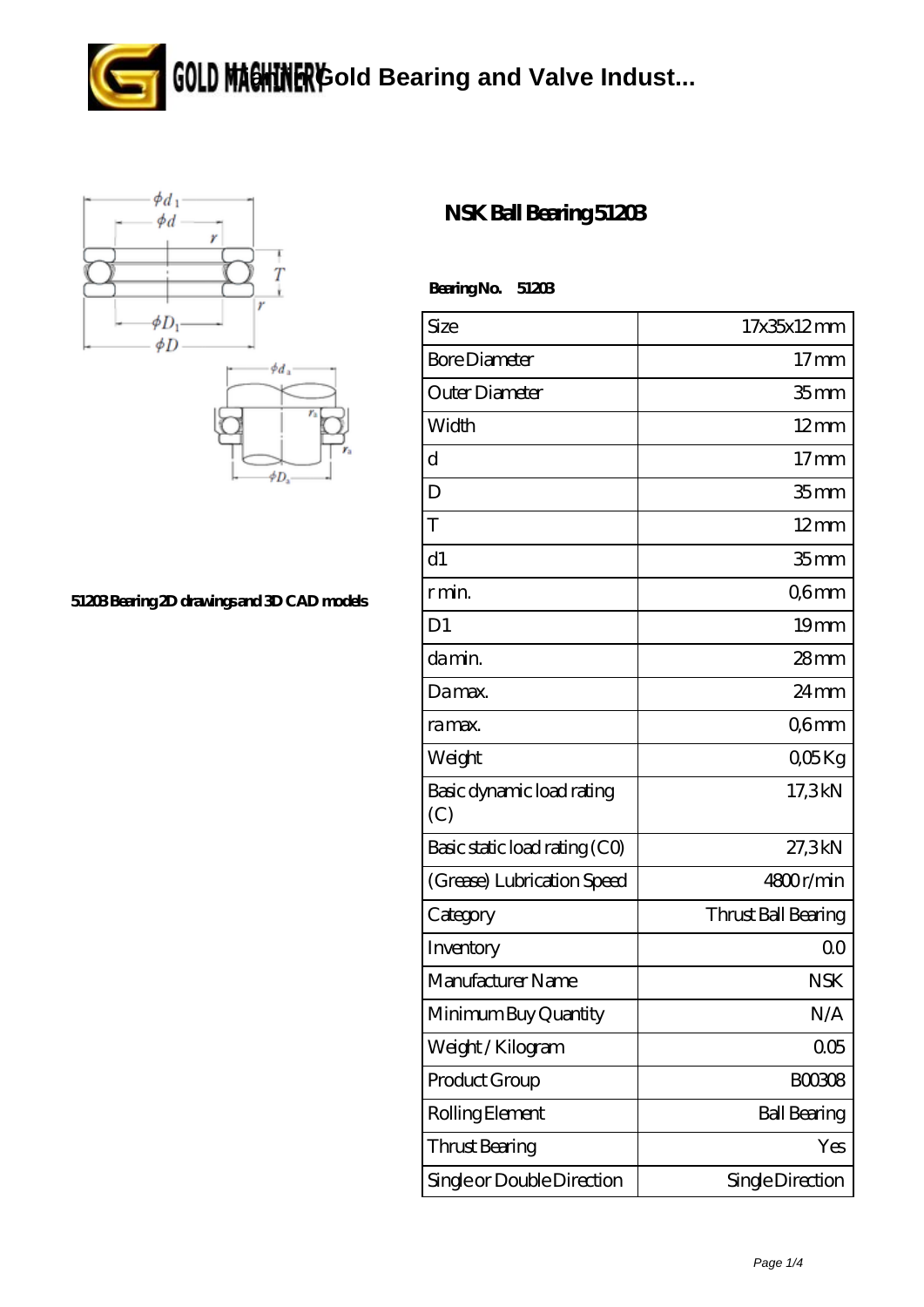

**Tiangle Gold MacHiller** Gold Bearing and Valve Indust...

| <b>Banded</b>                          | No                                                                                                                                                  |
|----------------------------------------|-----------------------------------------------------------------------------------------------------------------------------------------------------|
| Cage Material                          | Steel                                                                                                                                               |
| Precision Class                        | Non-Precision                                                                                                                                       |
| Component Description                  | Roller Assembly Plus<br>Raceways                                                                                                                    |
| <b>Other Features</b>                  | Single Row   With Flat Seat                                                                                                                         |
| Long Description                       | 17MM Bore 1; 19MM Bore<br>2, 35MM Outside Diameter;<br>12MM Height; Ball Bearing;<br>Single Direction; Not<br>Banded; Steel Cage; Non-<br>Precision |
| Inch - Metric                          | Metric                                                                                                                                              |
| Category                               | Thrust Ball Bearings                                                                                                                                |
| <b>UNSPSC</b>                          | 31171552                                                                                                                                            |
| Harmonized Tariff Code                 | 8482105008                                                                                                                                          |
| Noun                                   | Bearing                                                                                                                                             |
| Keyword String                         | <b>Ball Thrust</b>                                                                                                                                  |
| Manufacturer URL                       | http://www.nskamericas.co<br>m                                                                                                                      |
| Manufacturer Item Number               | 51203                                                                                                                                               |
| Weight/LBS                             | 0.11023                                                                                                                                             |
| Bore 1                                 | 0669Inch   17 Millimeter                                                                                                                            |
| Outside Diameter                       | 1.378Inch   35 Millimeter                                                                                                                           |
| Height                                 | 0.472Inch   12Millimeter                                                                                                                            |
| Overall Height with<br>Aligning Washer | OInch   OMillimeter                                                                                                                                 |
| Bore 2                                 | Q748Inch   19 Millimeter                                                                                                                            |
| bore diameter:                         | $17 \text{mm}$                                                                                                                                      |
| static load capacity.                  | 6150lbf                                                                                                                                             |
| outside diameter:                      | 35 mm                                                                                                                                               |
| dynamic load capacity:                 | 3900lbf                                                                                                                                             |
| overall width:                         | $12 \text{mm}$                                                                                                                                      |
| operating temperature<br>range:        | Maximum of $+120^{\circ}$ C                                                                                                                         |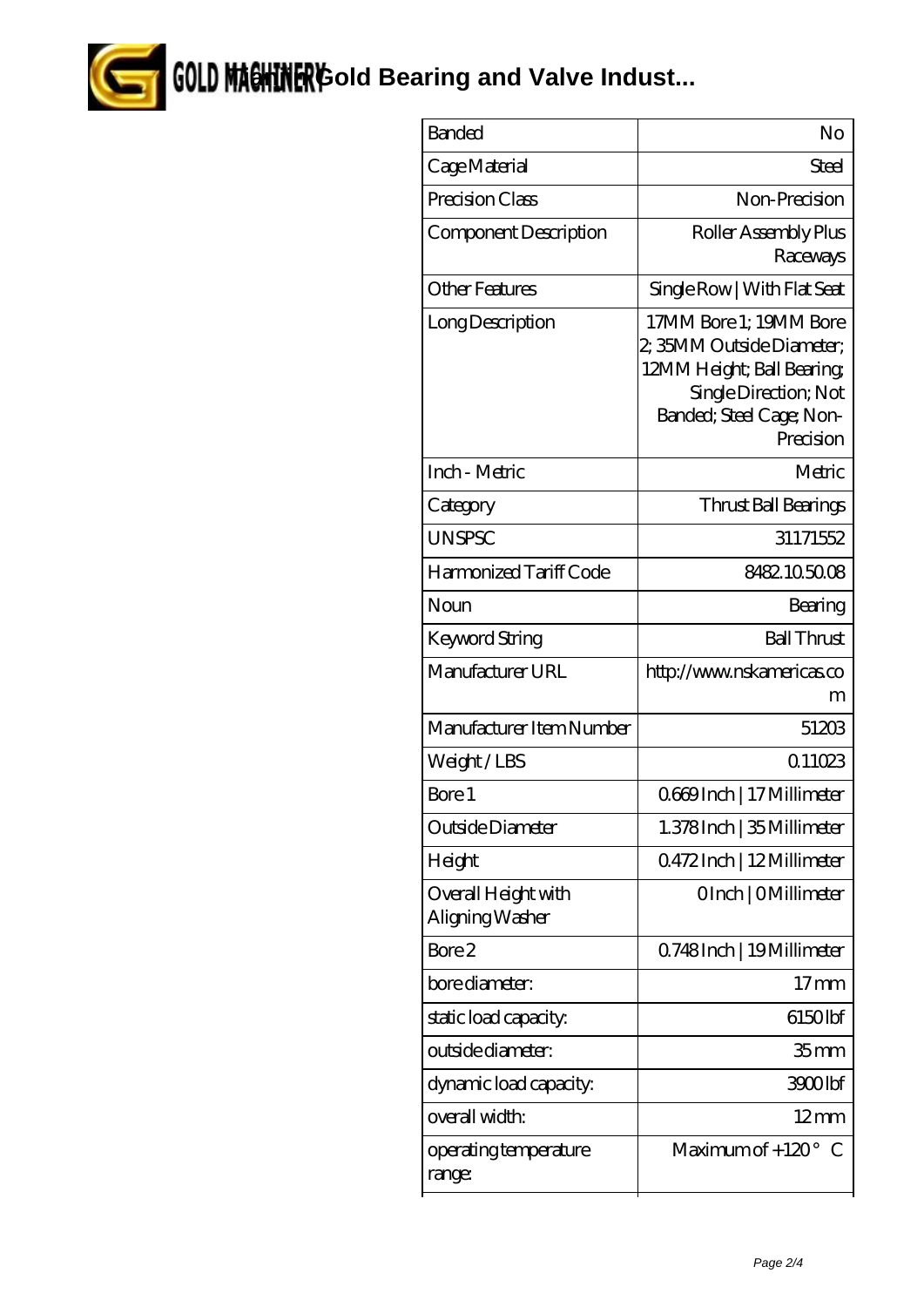

**COLD MAGHINER** GOLD MAGHINER GOLD MAGHINER GOLD MAGHINER GOLD MAGHINER GOLD BE BEEN BEEN ON BEEN ON BEEN ON A VALUE OF THE STATE OF STATES

| thrust bearing type:     | Single-Direction |
|--------------------------|------------------|
| maximum rpm:             | 7500rpm          |
| outside diameter design: | Straight         |
| cage material:           | Steel Cage       |
| separable or banded:     | Separable        |
| fillet radius            | .6 <sub>mm</sub> |
| race type:               | Flat             |
| series                   | 51200            |
| precision rating         | ABEC 1, PO       |
| <b>SRI</b>               | 34               |
| hidYobi                  | 51203            |
| LangID                   | 1                |
| D                        | 35               |
| <b>SREX</b>              | 0 <sub>O</sub> 4 |
| $\overline{C}$           | 17.3             |
| $\mathbf{B}$             | 12               |
| hidTable                 | ecat_NSSDTB      |
| Oil rpm                  | 7500             |
| <b>SRE</b>               | 34               |
| mass                     | 005              |
| GRS rpm                  | 4800             |
| ra                       | 06               |
| <b>SRIX</b>              | 004              |
| $D_a$                    | 24               |
| <b>SRIN</b>              | 0                |
| CO                       | 27.3             |
| <b>SREN</b>              | 0                |
| $D_1$                    | 19               |
| Prod_Type3               | TB_SD_WFS        |
| da                       | 28               |
| DA_                      | 635              |
| $\overline{Z_{-}}$       | 11               |
|                          |                  |